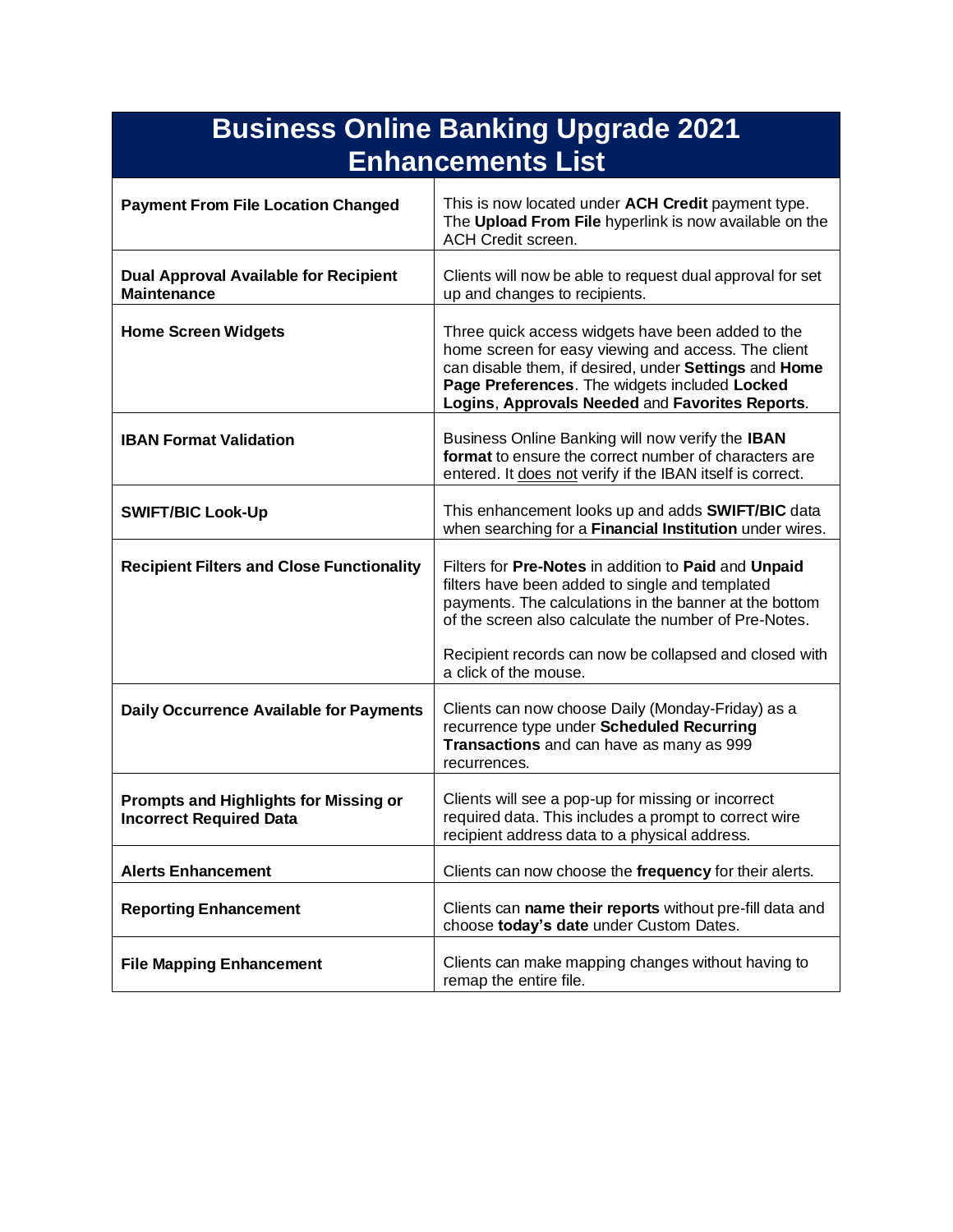# **Business Online Banking Upgrade 2021**

#### **Payment From File location has changed**

The *Payment From File* upload link has been moved under the **ACH Credit, ACH Debit, ACH** Payroll payment type. Before it was in a separate "Other" category on the New Payment type window. See the before and after images below.

|        | <b>New Payment</b>                                 |                        |                                                |                   |                       | Q Search         |
|--------|----------------------------------------------------|------------------------|------------------------------------------------|-------------------|-----------------------|------------------|
|        | <b>ACH</b>                                         |                        | Wire                                           | Other             |                       |                  |
|        | <b>ACH Credit</b>                                  |                        | Domestic Wire                                  |                   | Payment From File     |                  |
|        | <b>ACH Debit</b>                                   |                        | <b>International Wire</b>                      |                   |                       |                  |
|        | <b>ACH Payroll</b>                                 |                        |                                                |                   | <b>Before Upgrade</b> |                  |
|        |                                                    |                        |                                                |                   |                       |                  |
| 份<br>合 | Home<br><b>Transactions</b>                        | Payments               | After Upgrade                                  |                   |                       |                  |
| 且      | Payments                                           | New Payment            |                                                |                   |                       |                  |
|        | Loan Payments                                      | ACH                    | Wire                                           |                   |                       |                  |
|        | <b>Payment Exchange</b>                            | 1<br><b>ACH Credit</b> |                                                | Domestic Wire     |                       |                  |
|        | <b>ACH/Wire</b>                                    | <b>ACH Debit</b>       | fb <sub>n</sub>                                | nternational Wire |                       |                  |
|        | <b>ACH File Import</b>                             | ACH Payroll            |                                                |                   |                       |                  |
|        | <b>Recipients</b><br><b>ACH Credit Change Type</b> |                        |                                                |                   |                       | Upload From File |
|        | <b>Origination Details</b>                         |                        |                                                |                   |                       |                  |
|        | SEC Code                                           | 1GV                    | Company Entry Description<br>Max 10 characters |                   | From Subsidiary       |                  |
|        | --- Select a SEC Code ---                          |                        |                                                |                   | 9. Search by hame     |                  |
|        | Account<br>9. Search by name or number             |                        | <b>Effective Date</b>                          | 髓                 | Recurrence<br>None    |                  |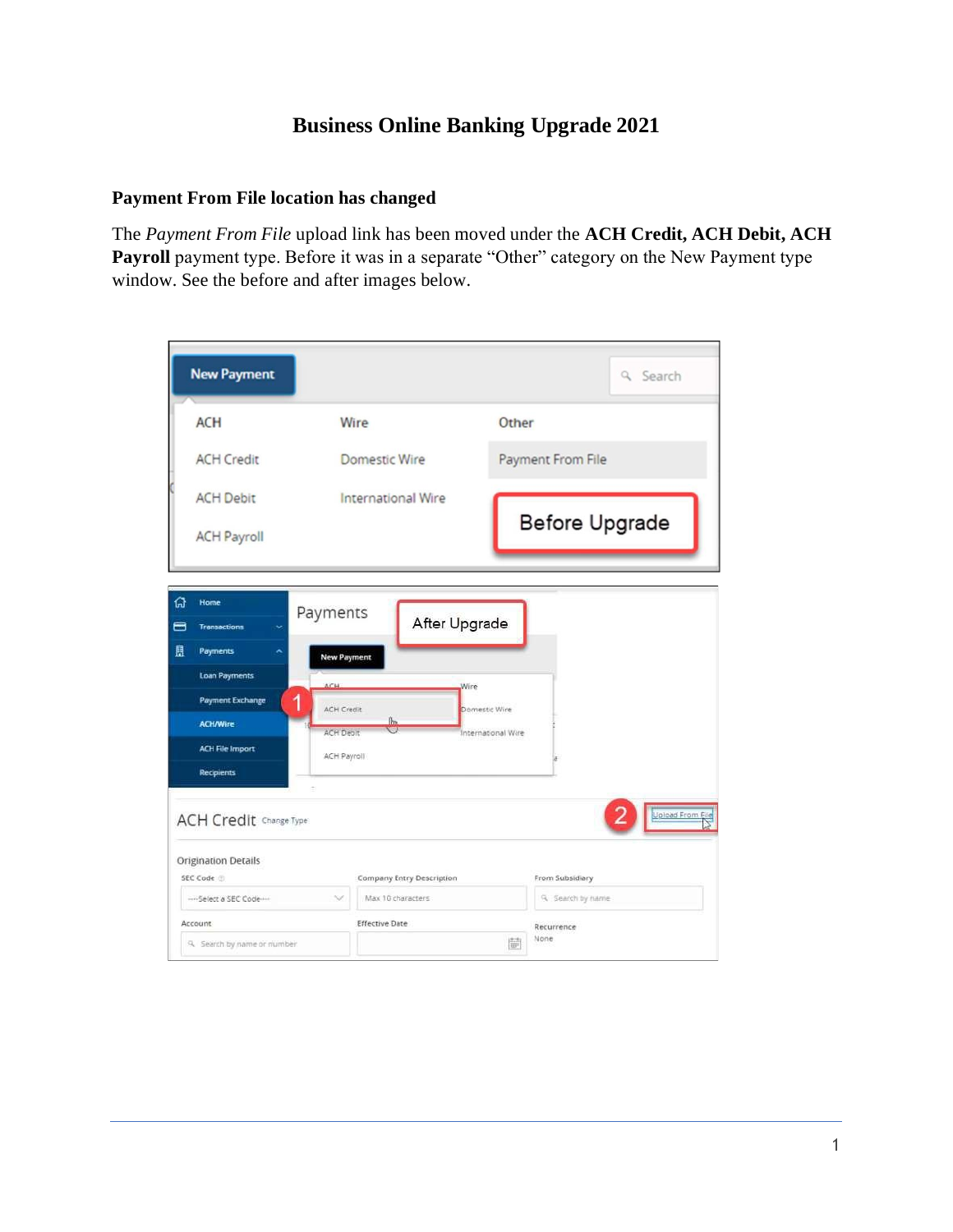# **Dual Approval Available Upon Request for Recipient Maintenance**

Dual approval for adding, maintaining, and deleting recipients has been added. Please contact Treasury Management to add this feature.

| Recipients           |                 |                      |                                                              |
|----------------------|-----------------|----------------------|--------------------------------------------------------------|
| <b>New Recipient</b> |                 | Q Search             |                                                              |
| Name -               | Email Address - | Number of Accounts - | Actions                                                      |
| Test                 |                 | и                    | Click to view recipient actions                              |
| Test                 |                 |                      | <b>Review Changes</b><br><b>Chang</b><br>View Change History |
| <b>TESTNAME</b>      |                 | 1                    | <b>Chang</b><br>Payment History                              |

|                                                                             | Review New Recipient TESTNAME     |                                       |                              |
|-----------------------------------------------------------------------------|-----------------------------------|---------------------------------------|------------------------------|
| (1) This recipient has changes that must be approved.                       |                                   |                                       |                              |
| Created by Ramya Vadioori at 09:36AM 06/10/2021<br><b>Recipient Details</b> |                                   |                                       |                              |
| © ADDED<br>Nickname<br><b>TESTNAME</b>                                      | <b>Email notifications</b><br>No. | <b>ACH Name</b><br><b>TESTNAME</b>    |                              |
| Accounts                                                                    |                                   |                                       |                              |
| © ADDED<br>Checking - *8987                                                 | <b>ACH Only</b>                   | 87<br>Account No. 1                   | <b>View Details</b>          |
|                                                                             |                                   | <b>Reject New Recipient</b><br>Cancel | <b>Approve New Recipient</b> |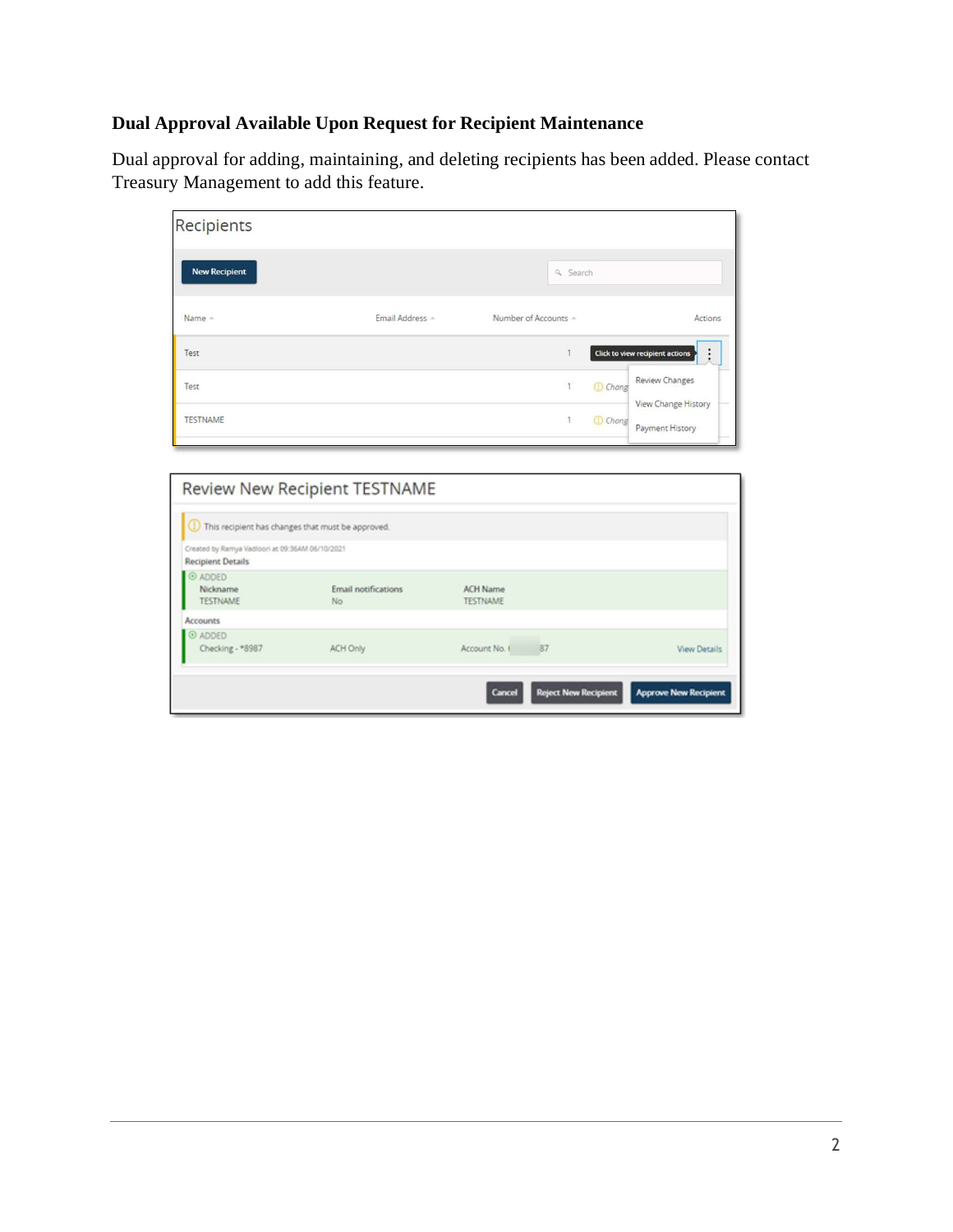# **Home Screen Widgets**

Three quick access widgets have been added to the home screen for easy viewing. Now access Locked Logins, Approvals and Favorite reports from the home page. These are still available under the Settings, Activity Center or Reports.

| <b>LOCKED LOGINS</b>              |                       |
|-----------------------------------|-----------------------|
| id - New (gb)<br>Gn<br>hew)       | Login Locked Out<br>÷ |
| View all users                    |                       |
| <b>APPROVALS NEEDED</b>           |                       |
| June 17, 2021                     | \$0.00                |
| View approvals in Activity Center |                       |
| <b>FAVORITE REPORTS</b>           |                       |
| Account Activity Report           | June 15, 2021         |
| Cash Position - Previous Day(s)   | June 16, 2021         |
| View all reports                  |                       |

Widgets can be turned off by navigating to the Home Page Preferences under Settings and clicking the widgets to unhighlight or disable.

| ₩       | <b>Settings</b>              | No configurable Widgets.                                                                                                                                   |
|---------|------------------------------|------------------------------------------------------------------------------------------------------------------------------------------------------------|
|         | <b>Home Page Preferences</b> |                                                                                                                                                            |
|         | <b>Account Preferences</b>   | <b>Account List</b>                                                                                                                                        |
|         | <b>Security Preferences</b>  | Enable a separate, streamlined account list page for a higher volume of accounts. You can prioritize a subset of accounts for display on the home<br>page. |
|         | <b>Alerts</b>                | Account List                                                                                                                                               |
|         | <b>Users</b>                 | Click the widgets to disable<br><b>Main Content Widgets</b>                                                                                                |
|         | <b>User Roles</b>            | Add functionality to the main area of your home page with widgets.                                                                                         |
|         | <b>Unlock a User</b>         | <b>Locked Logins</b><br><b>Approvals Needed</b>                                                                                                            |
| $\odot$ | <b>Branches</b>              | <b>Favorite Reports</b>                                                                                                                                    |
| ര       | Help<br>$\checkmark$         |                                                                                                                                                            |

| <b>User Roles</b>   | Add functionality to the main area of your home page with widgets. |                  |
|---------------------|--------------------------------------------------------------------|------------------|
| Unlock a User       | Locked Logins                                                      | Approvals Needed |
| <b>Branches</b>     | Favorite Reports                                                   | <b>Disabled</b>  |
| <b>Help</b><br>تمنه |                                                                    |                  |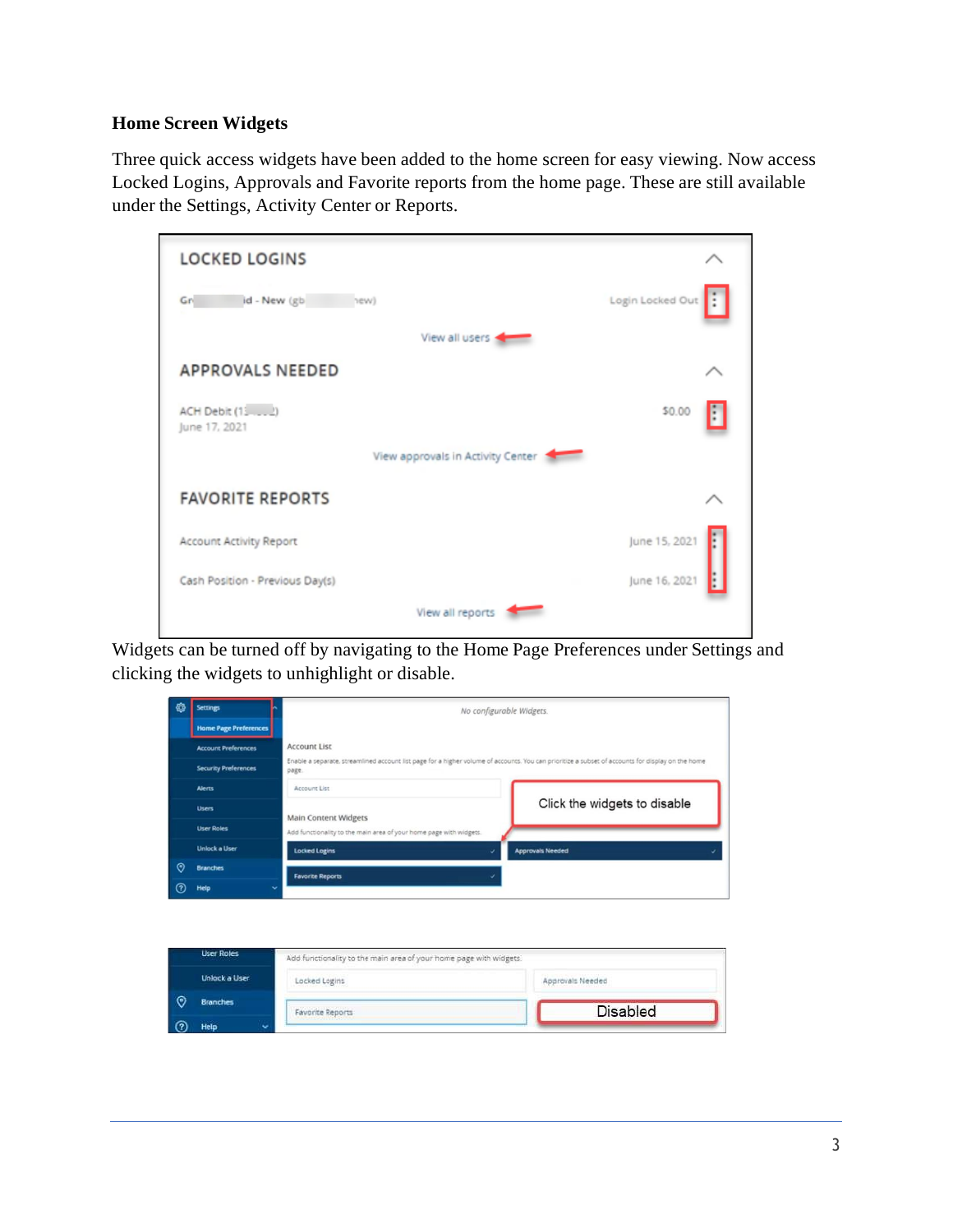#### **IBAN Format Validation for Wires**

An enhancement has been added to the IBAN field that validates the format of the IBAN entered. This does not validate the number itself but will help minimize errors by checking the number of characters in the IBAN.

| IBAN *                                                 |  |
|--------------------------------------------------------|--|
| ES9121                                                 |  |
| This IBAN is either invalid or cannot be<br>validated. |  |

## **Swift/BIC Look-Up**

A convenient enhancement has been added to look up SWIFT/BIC info for Financial Institutions under the wires function. Once a selection is made the information will populate in the appropriate fields

| <b>Beneficiary Type</b>                                   | International Account Type      |                                |              |             |
|-----------------------------------------------------------|---------------------------------|--------------------------------|--------------|-------------|
| $\checkmark$<br>International                             | $\vee$<br>Account and SWIFT/BIC |                                |              |             |
| Financial Institution (FI)                                |                                 |                                |              |             |
| <sup>Q</sup> Bank of<br>$\overline{a}$                    |                                 |                                |              |             |
| ABSA BANK OF GHANA                                        |                                 |                                |              |             |
|                                                           |                                 |                                |              |             |
| LIMITED                                                   |                                 |                                |              |             |
| Absa House Accra                                          |                                 | Beneficiary FI                 |              |             |
| SWIFT/BIC<br><b>BARCGHAC</b>                              | SWIFT/BIC <sup>*</sup>          | Name*                          | Country *    | SWIFT/BIC * |
| ADVANCED BANK OF ASIA LTD.                                |                                 | Wells Fargo Bank International | Ireland<br>× | PNBPIE2D    |
| 141, 146, 148, 148 Abcd Preah Sihan Phnom<br>Penh. 120102 | Address 3                       | Address 1 *                    | Address 2*   | Address 3   |

# **Recipient Filters and Close Functionality**

Recipient filters added to easily locate Pre-Notes.

| Recipients (2)                          | All Paid Not Paid Pre-Notes<br>Filters:<br>Q. Find recipients in payment | ٠<br>٠<br>٠ |
|-----------------------------------------|--------------------------------------------------------------------------|-------------|
| Recipient/Account                       | Amount                                                                   |             |
| $\oslash$ This payment is valid.        |                                                                          |             |
| *Commercial Select Test 1<br>Checking   | \$0.00                                                                   |             |
| Notify Recipient<br><b>Show Details</b> | Do Not Pay                                                               |             |

Pre-note quantities and amounts are now listed in the banner at the bottom of the recipient screen.

| Cancel<br>collections (1 for \$0.00) | Draft | prove |
|--------------------------------------|-------|-------|
|--------------------------------------|-------|-------|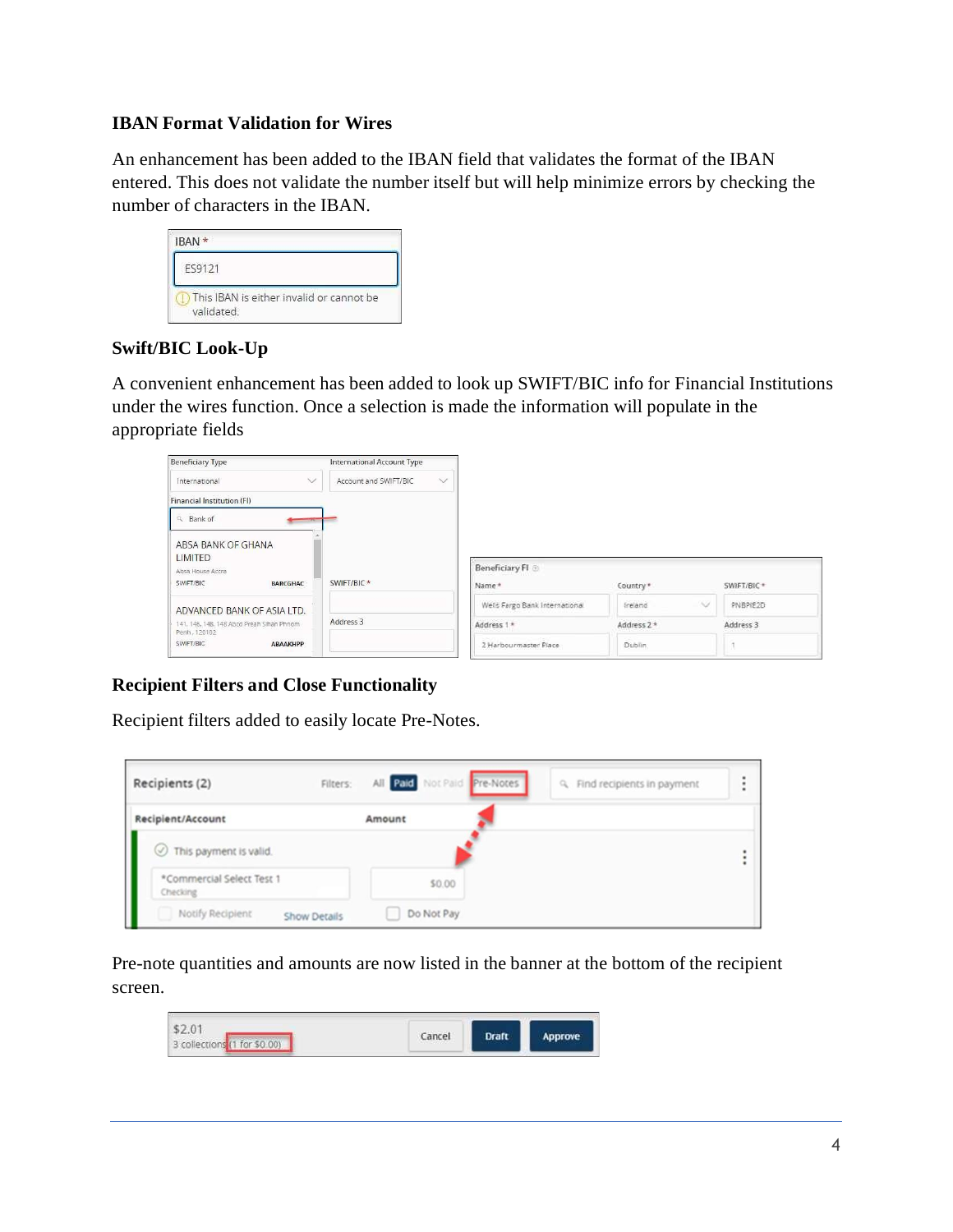The Pre-Note filter in addition to All, Paid and Not Paid are available from the templates and single payments. Recipient records can now be closed and collapsed with a mouse click on the record.

| Recipients (2)<br>Filters:            | All Paid Not Paid Pre-Notes    | Q Find recipients in payment  | ٠<br>٠<br>٠ |
|---------------------------------------|--------------------------------|-------------------------------|-------------|
| Recipient/Account                     | Amount                         |                               |             |
| This payment is valid.                |                                |                               |             |
| *Commercial Select Test 1<br>Checking | \$0.00                         |                               |             |
| Notify Recipient                      | Do Not Pay                     |                               |             |
| <b>Show Details</b>                   |                                |                               |             |
|                                       |                                |                               |             |
| Recipients (2)<br>Filters:            | Paid Not Paid Pre-Notes<br>All | Q. Find recipients in payment | ٠<br>٠      |
| Recipient/Account                     | Amount                         |                               |             |
| O Not Paid                            |                                |                               |             |
| *Commercial Select Test 1<br>Checking | Not Paid                       |                               |             |

# **Daily Occurrence Available for Payments**

For recurring transactions Daily (Monday-Friday) has been added as a recurrence type and you can have a max of 999 recurrences scheduled.

|                                               | Schedule Recurring Transaction |  |  |
|-----------------------------------------------|--------------------------------|--|--|
| How often should this transaction repeat?     |                                |  |  |
| 1st Of The Month                              | Every Other Week               |  |  |
| Last Day Of The Month                         | Monthly                        |  |  |
| 1st & 15th Of The Month                       | Quarterly                      |  |  |
| 15th & Last Day Of The Month                  | Semi-Annually                  |  |  |
| Daily (Monday - Friday)                       | Yearly                         |  |  |
| Weekly.<br>When should this transaction stop? |                                |  |  |
| On/Before Date                                | i.                             |  |  |
| After<br>999 T                                | occurrence(s)                  |  |  |
| 3 digits max                                  |                                |  |  |
| Forever commit concern                        |                                |  |  |
|                                               |                                |  |  |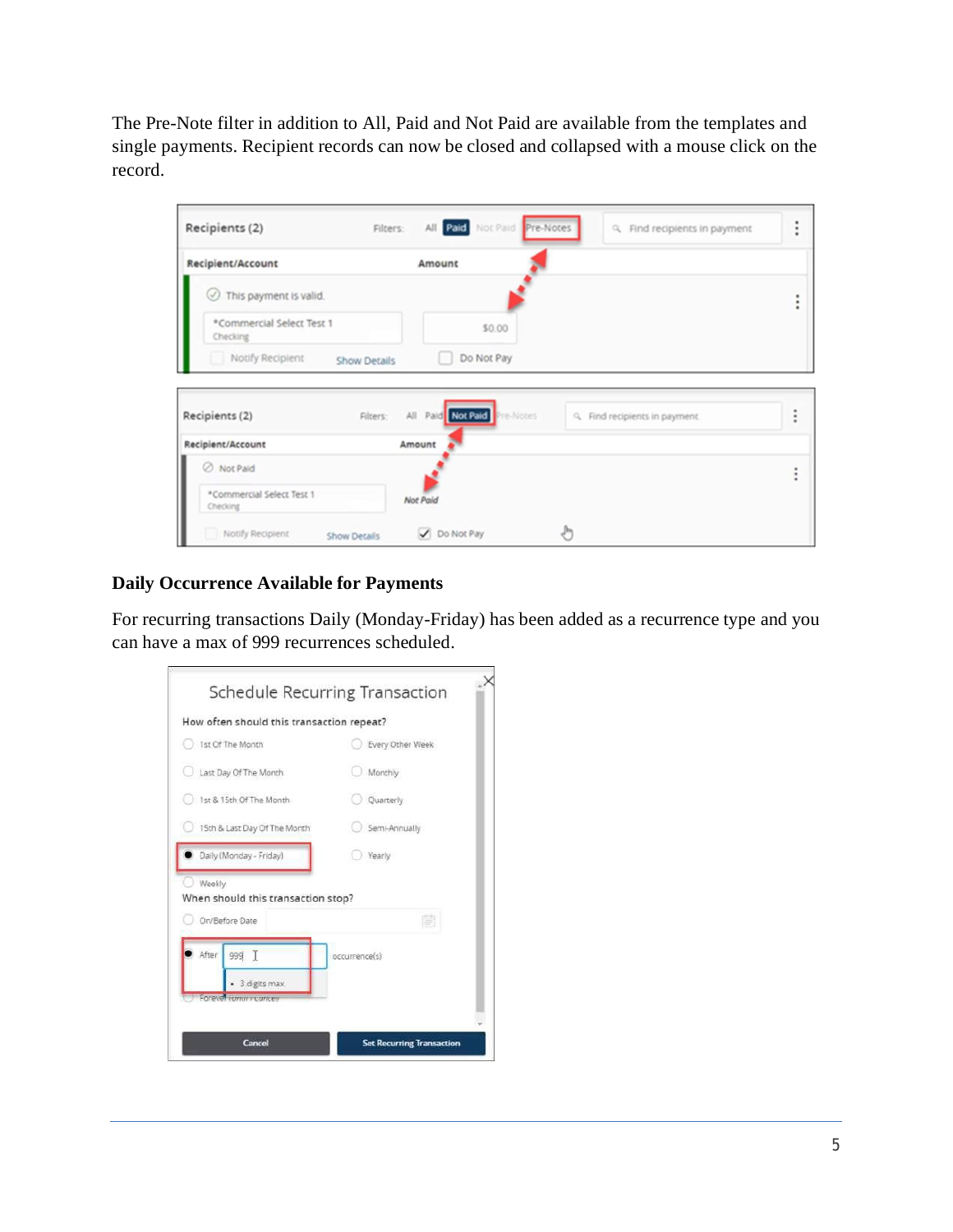### **Prompts and Highlights for Missing or Incorrect Required Data**

There is now a prompt and highlight to ensure a physical address is used for wire recipients.



Additionally, missing data from required fields will receive prompts and highlights similar to what shows above as well.

#### **Alerts Enhancement**

| <b>New Account Alert</b><br>Account |          |                  |                     |
|-------------------------------------|----------|------------------|---------------------|
| Commercial Select Test 1 XXXXX      | \$101.37 |                  |                     |
| Account balance type                |          |                  |                     |
| Available Balance                   |          |                  |                     |
| Frequency                           |          |                  |                     |
| When alert criteria is met          |          |                  |                     |
| Every day                           |          |                  |                     |
| Every week                          |          |                  |                     |
| Every month                         |          |                  |                     |
| Every year                          |          |                  |                     |
| Email                               | Voice    | SMS Text Message | Secure Message Only |